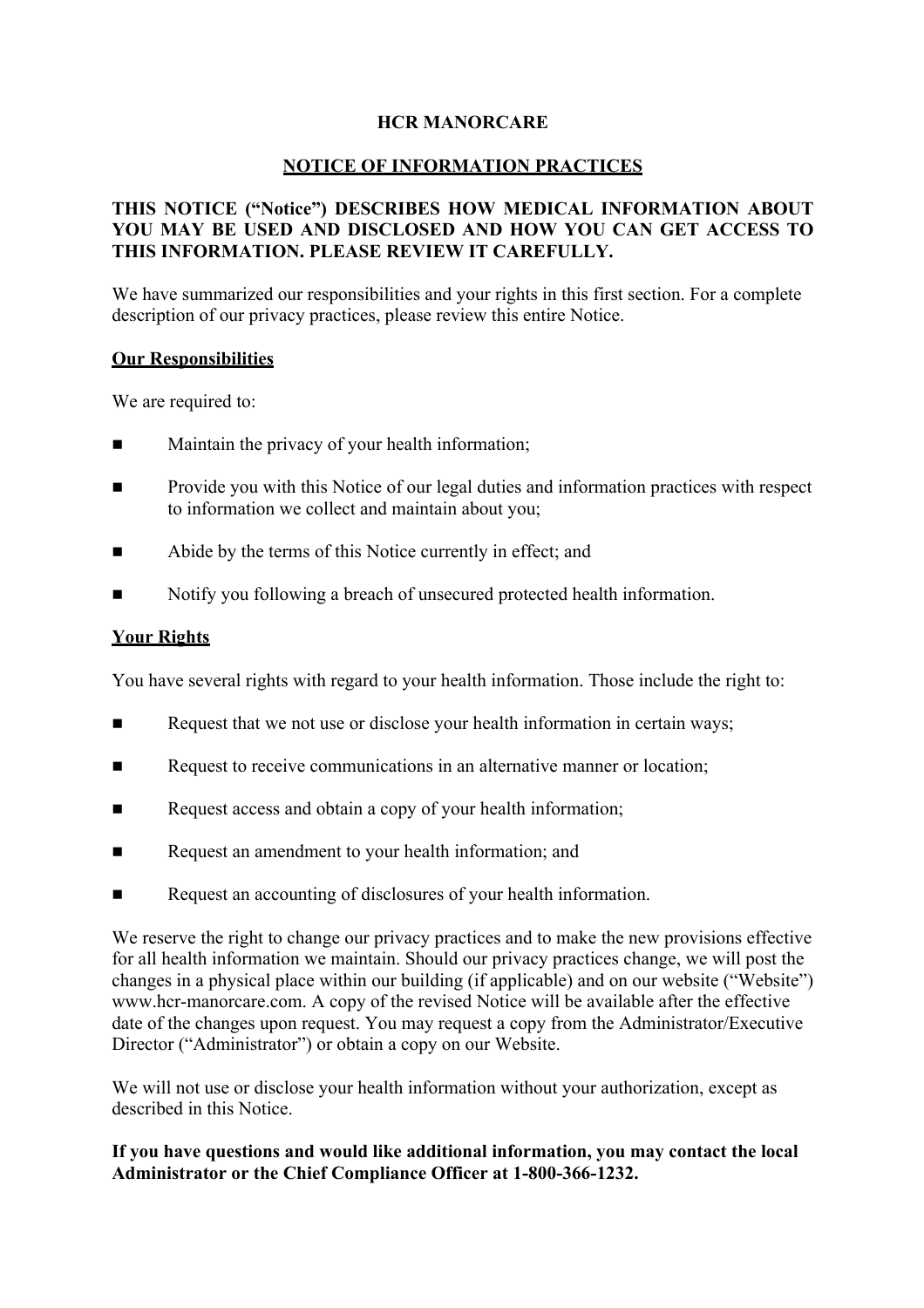### **Understanding Your Health Record**

Each time you visit a medical provider, a record of your visit is made. Typically, this record contains your symptoms, examination and test results, diagnoses, treatment, and a plan for future care or treatment. This information, often referred to as your health or medical record, serves the following purposes:

- Basis for planning your care and treatment
- Communication among health professionals involved in your care
- Legal document describing the care you received
- Proof that services billed were actually provided
- A tool to educate health professionals
- A source of data for medical research
- A source of information for public health officials who oversee the delivery of health care
- A tool to measure and improve the care we give

Understanding what is in your record and how your health information is used helps you to:

- Ensure its accuracy
- Understand who, what, when, where, and why others may access your health information
- Make informed decisions when authorizing disclosure to others

#### **How We Will Use or Disclose Your Health Information**

#### **Uses and Disclosures That May Be Made Without Your Authorization or Opportunity to Object**

For Treatment. We may use and disclose your health information to provide you with treatment and services. We may disclose your health information to those persons who may be involved in your care, such as physicians, nurses, nurse aides, physical therapists, dietary and admissions personnel. For example, a nurse caring for you will report any change in your condition to your physician. While not required under federal law, we generally obtain your consent to disclose your health information for treatment purposes through our admission or enrollment process.

For Payment. We may use and disclose your health information so that we can bill and receive payment for the treatment and services you receive. For example, we may disclose your health information to your responsible party, an insurance or managed care company, Medicare, Medicaid or another third party payer. We may contact Medicare or your health plan to confirm your coverage or to request prior approval for a proposed treatment or service. While not required under federal law, we generally obtain your consent to disclose your health information for payment purposes through our admission or enrollment process.

For Health Care Operations. We may use and disclose your health information for our regular health operations. These uses and disclosures are necessary to manage our operations and to monitor our quality of care. For example, we may use your health information to evaluate our services, including the performance of our staff. While not required under federal law, we generally obtain your consent to disclose your health information for health care operations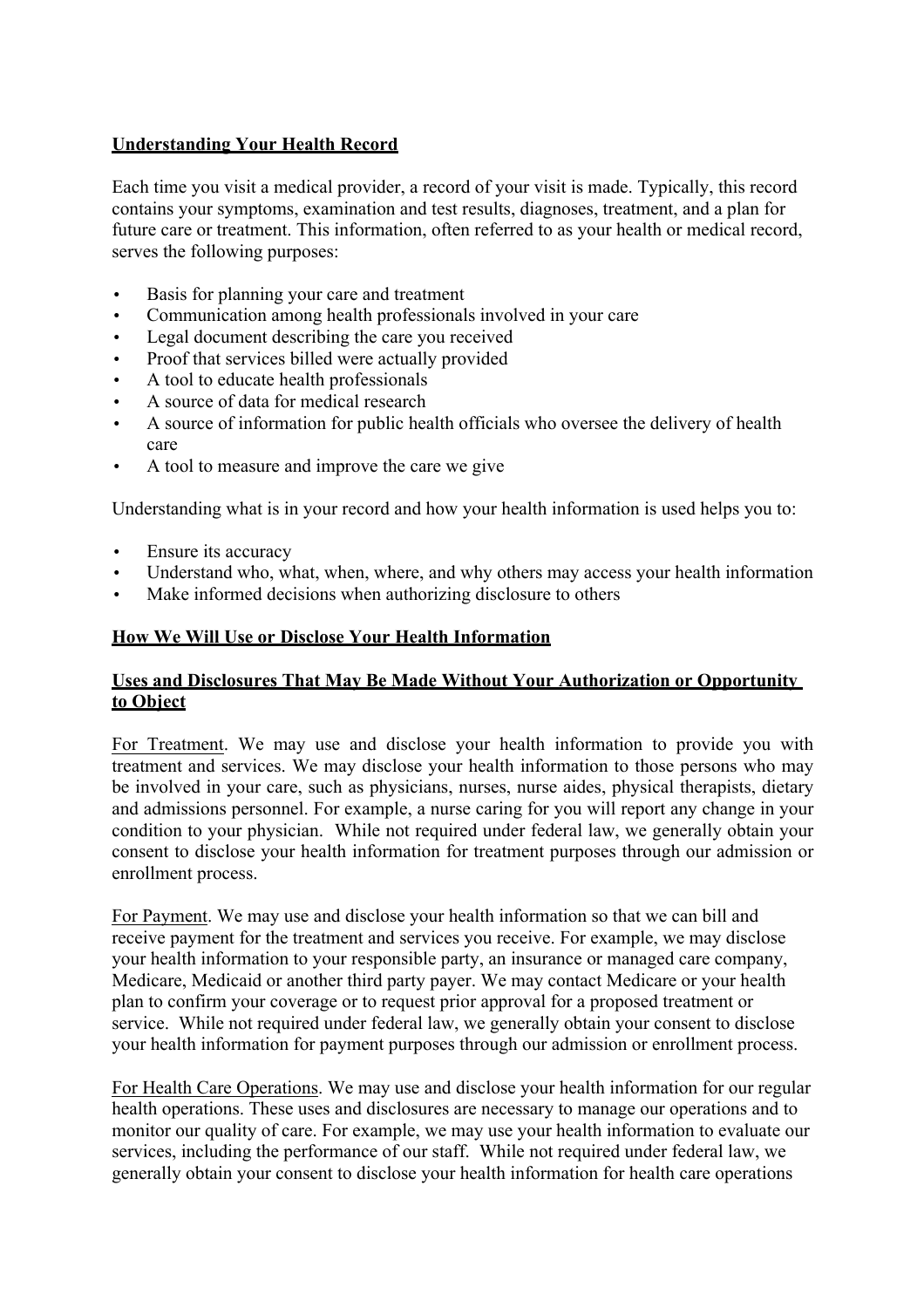purposes through our admission or enrollment process.

Organized Health Care Arrangement. HCR ManorCare is a participant in an Organized Health Care Arrangement ("OHCA"). An OHCA is an arrangement or relationship that allows two or more Covered Entities who participate in joint activities to share health information about their patients in order to manage and benefit their joint operations. The Covered Entities participating in the OHCA will share health information with each other as necessary to carry out treatment, payment, or health care operations relating to the OHCA.

Business Associates. Outside people and entities provide some services for us. Examples of these "business associates" include our accountants, consultants and attorneys. We may disclose your health information to our business associates so that they can perform the job we've asked them to do. We require our business associates to safeguard your information so that it is protected. Business Associates are also required by law to safeguard your information.

Newsletters / Bulletin Boards. Some of our business units have bulletin boards and newsletters that are distributed to staff and residents. If applicable, we may post your name and birth date on a bulletin board and in a newsletter, unless you notify us.

Research. We may disclose information to researchers when certain conditions have been met.

Transfer of Information at Death. We may disclose health information to funeral directors, medical examiners, and coroners to carry out these duties consistent with applicable law.

Organ Procurement Organizations. Consistent with applicable law, we may disclose health information to organ procurement organizations or other entities engaged in the procurement, banking, or transplantation of organs for the purpose of tissue donation and transplant.

Food and Drug Administration (FDA). We may disclose to the FDA, or to a person or entity subject to the jurisdiction of the FDA, health information relative to adverse events with respect to food, supplements, product and product defects, or post marketing surveillance information to enable product recalls, repairs, or replacement.

Workers' compensation. We may disclose health information to the extent authorized by and to the extent necessary to comply with laws relating to workers' compensation or other similar programs established by law.

Public health. As required by law, we may disclose your health information to public health or legal authorities charged with preventing or controlling disease, injury, or disability.

Correctional institution. Should you be an inmate of a correctional institution, we may disclose to the institution or agents health information necessary for your health and the health and safety of other individuals.

Law enforcement. We may disclose health information for law enforcement purposes as required by law or in response to a valid subpoena.

Reports. Federal law allows a member of our work force or a business associate to release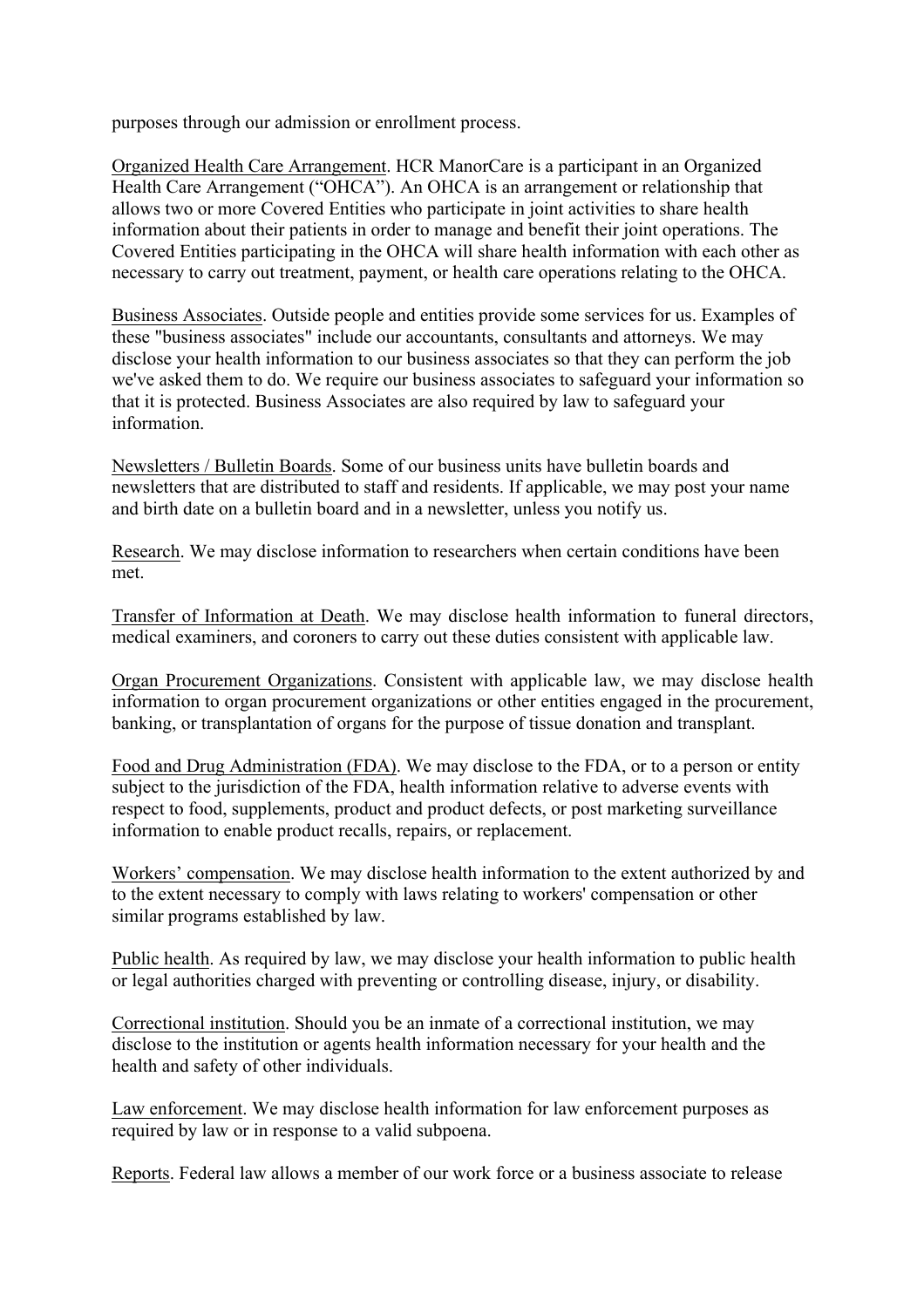your health information to an appropriate health oversight agency, public health authority or attorney, if the work force member or business associate believes in good faith that we have engaged in unlawful conduct or have otherwise violated professional or clinical standards and are potentially endangering one or more patients, workers or the public.

Required by Law. We may use or disclose your health information to the extent that use or disclosure is otherwise required by federal, state, or local law.

#### **Uses and Disclosures That May Be Made Either With Your Agreement or the Opportunity to Object**

Directory / List of Patients. Unless you notify us that you object, we may use your name, location in the facility (if applicable), general condition, and religious affiliation for directory purposes. We may release information in our directory, except for your religious affiliation, to people who ask for you by name. We may provide the directory information, including your religious affiliation, to any member of the clergy.

Notification. Unless you notify us that you object, we may use or disclose information to notify or assist in notifying a family member, responsible party, or another person responsible for your care, of your location and general condition. If we are unable to reach your family member or responsible party, then we may leave a message for them at the phone number that they have provided us, e.g. on an answering machine.

Communication with Family. Unless you notify us that you object, we may disclose to a family member, other relative, close personal friend or any other person involved in your health care, health information relevant to that person's involvement in your care or payment related to your care. If appropriate, these communications may also be made after your death, unless you instructed us not to make such communications.

#### **Uses and Disclosures of Your Health Information Based on Your Written Authorization**

Psychotherapy Notes. We must obtain your written authorization for most uses and disclosures of psychotherapy notes.

Marketing. We must obtain your written authorization to disclose your health information for most marketing purposes. We may contact you regarding your treatment, to coordinate your care, or to direct or recommend alternative treatments, therapies, health care providers or settings. In addition, we may contact you to describe a health-related product or services that may be of interest to you, and the payment for such product or service.

Sale of Health Information. We must obtain your written authorization for any disclosure of your health information which constitutes a sale of health information.

Other Uses. Other uses and disclosures of your health information, not described above, will be made only with your written authorization (unless otherwise permitted or required by law). You may revoke your authorization, at any time, in writing, except to the extent we have taken action in reliance on the authorization.

#### **Additional Restrictions on Uses and Disclosures of Your Health Information**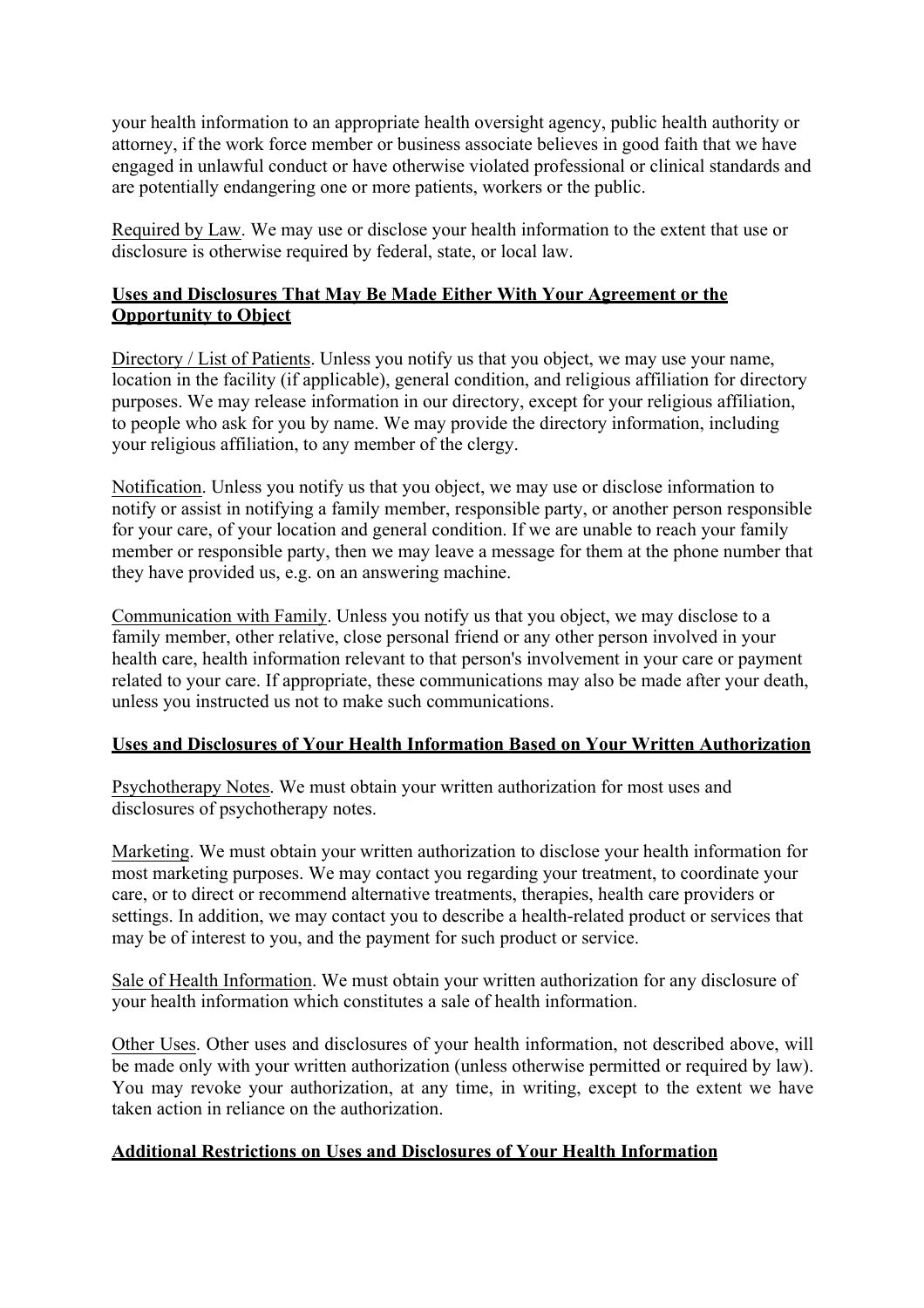Certain state laws may impose additional restrictions on the use and disclosure of your health information. If a use or disclosure of health information described in this Notice is prohibited or materially limited by other laws that apply to us, it is our intent to meet the requirements of the more stringent law.

A summary of these more stringent state laws are available in the State Law Addendum. For a copy of the State Law Addendum to this Notice, please contact your local Administrator or visit our Website.

## **Your Health Information Rights**

You have the following rights regarding your health information. You may exercise these rights by submitting a request in writing to our Administrator:

Right to Request Restrictions. You have the right to request restrictions on our use or disclosure of your health information for treatment, payment or health care operations. You also have the right to restrict the health information we disclose about you to a family member, friend or other person who is involved in your care or the payment for your care. Such requests should be made in writing on a form provided by us.

Although we will consider your requests with regard to the use of your health information, please be aware that we are under no obligation to accept it, except we must agree not to disclose your health information to your health plan if the disclosure:

- (1) is for payment or health care operations and is not otherwise required by law; and
- (2) relates to a health care item or service which you paid for in full out of pocket. If we do agree to accept your requested restriction, we will comply with your request except as needed to provide you emergency treatment.

Right of Access to Health Information. You have the right to inspect and obtain a copy of your medical or billing records or other written information that may be used to make decisions about your care, subject to some limited exceptions. Such records will be provided to you in the time frames established by law. We may charge a reasonable fee for our costs in copying and mailing your requested information.

We may deny your request to inspect or receive copies in certain limited circumstances. If you are denied access to health information, in some cases you will have a right to request review of the denial.

Right to Request Amendment. If you believe that any health information in your record is incorrect or if you believe that important information is missing, you may request that we correct the existing information or add the missing information. Such requests must be made in writing, and must provide a reason to support the amendment.

We may deny your request for amendment in certain circumstances. If we deny your request for amendment, we will give you a written denial including the reasons for the denial. You have the right to submit a written statement disagreeing with the denial.

Right to an Accounting of Disclosures. You have the right to request an "accounting" of our disclosures of your health information. This is a listing of certain disclosures of your health information made by us or by others on our behalf, but does not include disclosures for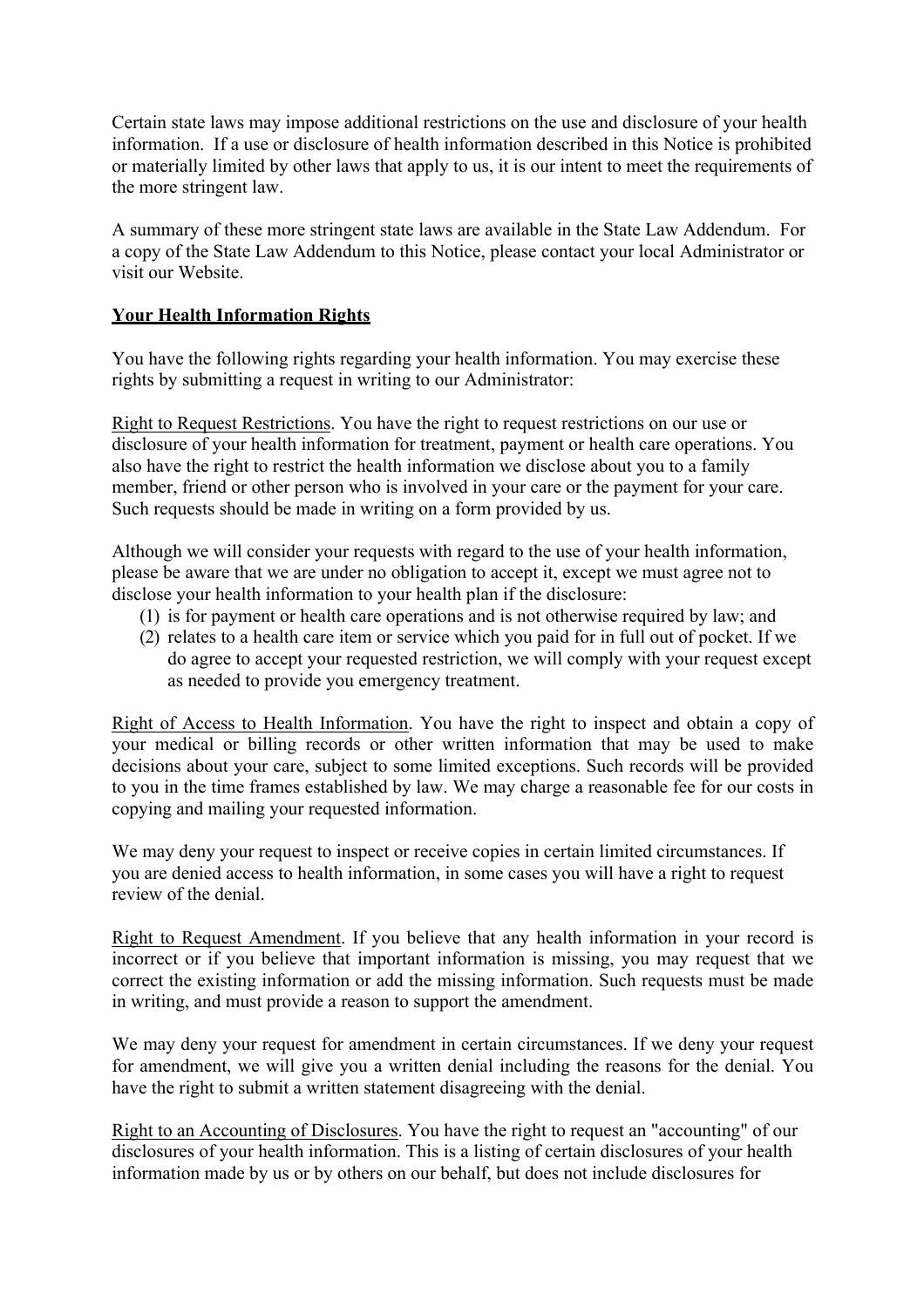treatment, payment and health care operations or certain other exceptions.

To request an accounting of disclosures, you must submit a request in writing, stating a time period that is within six years from the date of your request. An accounting will include, if requested: the disclosure date; the name of the person or entity that received the information and address, if known; a brief description of the information disclosed; a brief statement of the purpose of the disclosure or a copy of the authorization request; or certain summary information concerning multiple similar disclosures. The first accounting provided within a 12-month period will be free; for further requests, we may charge you our costs.

Right to a Paper Copy of This Notice. You have the right to obtain a paper copy of this Notice, even if you have agreed to receive this Notice electronically. You may request of copy of this Notice at any time.

Right to Request Confidential Communications. You have the right to request that we communicate with you concerning personal health matters in a certain manner or at a certain location. For example, you can request that we contact you only at a certain phone number. We will accommodate your reasonable requests.

Right to Revoke Authorization. You may revoke an authorization to use or disclose health information, except to the extent that action has already been taken. This request must be made in writing.

Right to Breach Notification. You have the right to be notified if you are affected by a breach of unsecured protected health information.

Right to Opt Out of Fundraising Communications. We may contact you for fundraising purposes. You have the right to opt out of receiving these communications.

#### **For More Information or to Report a Problem**

If you believe that your privacy rights have been violated, you may file a complaint in writing with us or with the Office for Civil Rights in the U.S. Department of Health and Human Services. To file a complaint with us, you may contact the local Administrator or the Chief Compliance Officer at 1-800-366-1232.

We will not retaliate against you if you file a complaint.

If you have any questions about this Notice or would like further information concerning your privacy rights, please contact the local Administrator or the Chief Compliance Officer at 1- 800-366-1232.

#### **Effective Date: October 15, 2016**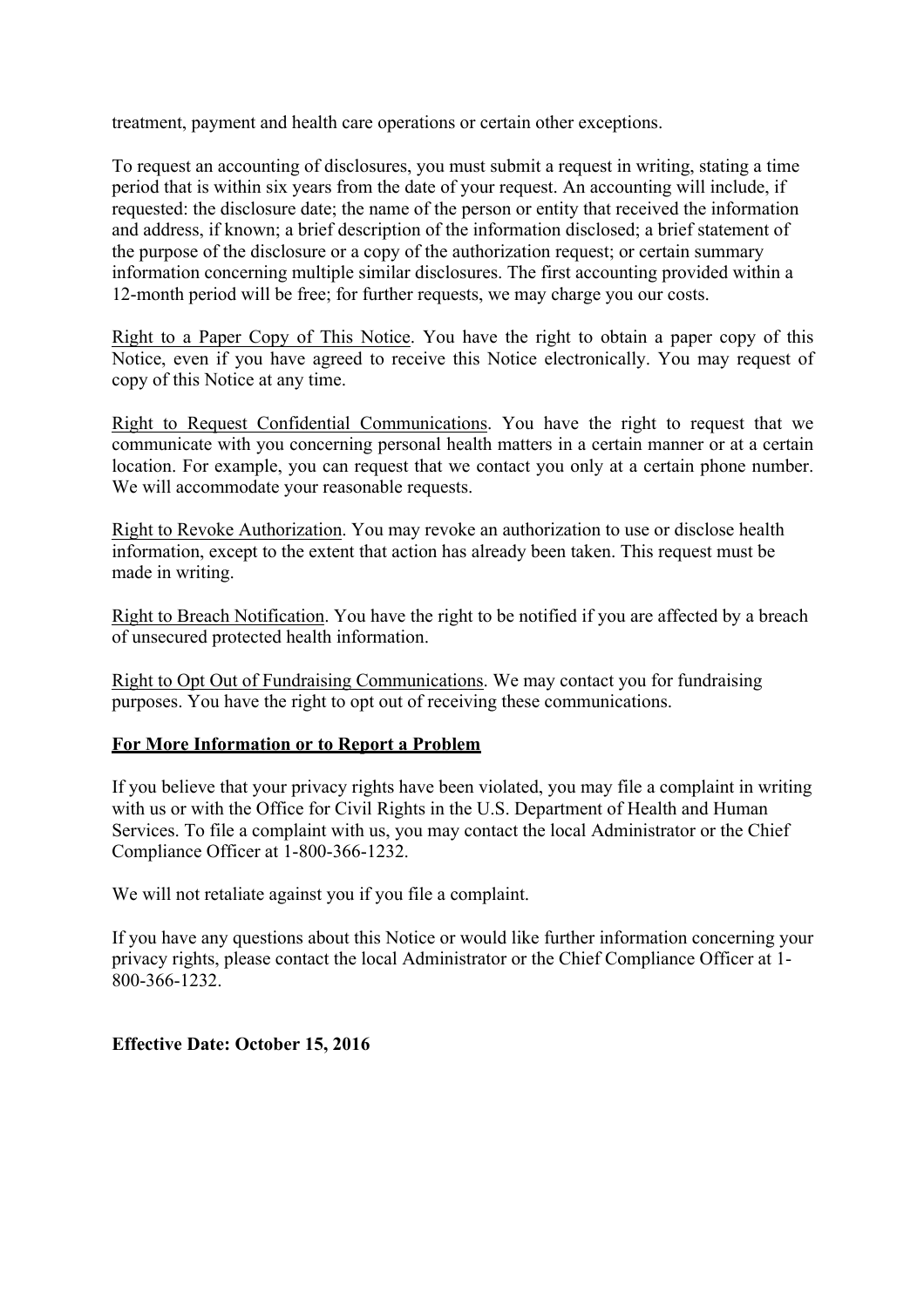# **HCR MANORCARE**

## **NOTICE OF INFORMATION PRACTICES – STATE LAW ADDENDUM**

This state law addendum supplements our Notice of Information Practices. The chart below includes several categories of health information that are subject to more restrictive state laws. For each category, we have provided a general summary of how we are permitted to use and disclose your health information, and the states that follow those more restrictive rules.

| State law permits disclosure of HIV-related information<br>AZ, CA, CO, CT, DE, FL, GA,<br>in fewer circumstances than HIPAA. We will only<br>IA, IL, IN, KS, KY, MI, NC, NJ,<br>disclose HIV-related information with your consent or as<br>OH, OK, PA, TX, WA, WI<br>otherwise permitted or required by state and federal law.<br><b>Communicable Diseases/STDs</b><br>State law permits disclosure of communicable disease<br>AZ, IN, NC, OK, TX, WA, WI<br>information in fewer circumstances than HIPAA. We<br>will only disclose communicable disease information<br>with your consent or as otherwise permitted or required<br>by state and federal law.<br>State law permits disclosure of a minors' communicable<br>DE, FL<br>disease of information in fewer circumstances than<br>HIPAA. We will only disclose a minors' communicable<br>disease information with consent or as otherwise<br>permitted or required by state and federal law.<br><b>Mental Health</b><br>State law permits disclosure of mental health information<br>CA, IL, IN, MN, NM<br>in fewer circumstances than HIPAA. We will only<br>disclose mental health information with your consent or<br>as otherwise permitted or required by state and federal<br>law.<br>Your insurer may only request from us certain types of<br><b>KY</b><br>mental health information.<br><b>Substance Abuse</b> |
|-----------------------------------------------------------------------------------------------------------------------------------------------------------------------------------------------------------------------------------------------------------------------------------------------------------------------------------------------------------------------------------------------------------------------------------------------------------------------------------------------------------------------------------------------------------------------------------------------------------------------------------------------------------------------------------------------------------------------------------------------------------------------------------------------------------------------------------------------------------------------------------------------------------------------------------------------------------------------------------------------------------------------------------------------------------------------------------------------------------------------------------------------------------------------------------------------------------------------------------------------------------------------------------------------------------------------------------------------------------------------------------|
|                                                                                                                                                                                                                                                                                                                                                                                                                                                                                                                                                                                                                                                                                                                                                                                                                                                                                                                                                                                                                                                                                                                                                                                                                                                                                                                                                                                   |
|                                                                                                                                                                                                                                                                                                                                                                                                                                                                                                                                                                                                                                                                                                                                                                                                                                                                                                                                                                                                                                                                                                                                                                                                                                                                                                                                                                                   |
|                                                                                                                                                                                                                                                                                                                                                                                                                                                                                                                                                                                                                                                                                                                                                                                                                                                                                                                                                                                                                                                                                                                                                                                                                                                                                                                                                                                   |
|                                                                                                                                                                                                                                                                                                                                                                                                                                                                                                                                                                                                                                                                                                                                                                                                                                                                                                                                                                                                                                                                                                                                                                                                                                                                                                                                                                                   |
|                                                                                                                                                                                                                                                                                                                                                                                                                                                                                                                                                                                                                                                                                                                                                                                                                                                                                                                                                                                                                                                                                                                                                                                                                                                                                                                                                                                   |
|                                                                                                                                                                                                                                                                                                                                                                                                                                                                                                                                                                                                                                                                                                                                                                                                                                                                                                                                                                                                                                                                                                                                                                                                                                                                                                                                                                                   |
|                                                                                                                                                                                                                                                                                                                                                                                                                                                                                                                                                                                                                                                                                                                                                                                                                                                                                                                                                                                                                                                                                                                                                                                                                                                                                                                                                                                   |
|                                                                                                                                                                                                                                                                                                                                                                                                                                                                                                                                                                                                                                                                                                                                                                                                                                                                                                                                                                                                                                                                                                                                                                                                                                                                                                                                                                                   |
|                                                                                                                                                                                                                                                                                                                                                                                                                                                                                                                                                                                                                                                                                                                                                                                                                                                                                                                                                                                                                                                                                                                                                                                                                                                                                                                                                                                   |
|                                                                                                                                                                                                                                                                                                                                                                                                                                                                                                                                                                                                                                                                                                                                                                                                                                                                                                                                                                                                                                                                                                                                                                                                                                                                                                                                                                                   |
|                                                                                                                                                                                                                                                                                                                                                                                                                                                                                                                                                                                                                                                                                                                                                                                                                                                                                                                                                                                                                                                                                                                                                                                                                                                                                                                                                                                   |
|                                                                                                                                                                                                                                                                                                                                                                                                                                                                                                                                                                                                                                                                                                                                                                                                                                                                                                                                                                                                                                                                                                                                                                                                                                                                                                                                                                                   |
|                                                                                                                                                                                                                                                                                                                                                                                                                                                                                                                                                                                                                                                                                                                                                                                                                                                                                                                                                                                                                                                                                                                                                                                                                                                                                                                                                                                   |
|                                                                                                                                                                                                                                                                                                                                                                                                                                                                                                                                                                                                                                                                                                                                                                                                                                                                                                                                                                                                                                                                                                                                                                                                                                                                                                                                                                                   |
|                                                                                                                                                                                                                                                                                                                                                                                                                                                                                                                                                                                                                                                                                                                                                                                                                                                                                                                                                                                                                                                                                                                                                                                                                                                                                                                                                                                   |
|                                                                                                                                                                                                                                                                                                                                                                                                                                                                                                                                                                                                                                                                                                                                                                                                                                                                                                                                                                                                                                                                                                                                                                                                                                                                                                                                                                                   |
|                                                                                                                                                                                                                                                                                                                                                                                                                                                                                                                                                                                                                                                                                                                                                                                                                                                                                                                                                                                                                                                                                                                                                                                                                                                                                                                                                                                   |
|                                                                                                                                                                                                                                                                                                                                                                                                                                                                                                                                                                                                                                                                                                                                                                                                                                                                                                                                                                                                                                                                                                                                                                                                                                                                                                                                                                                   |
|                                                                                                                                                                                                                                                                                                                                                                                                                                                                                                                                                                                                                                                                                                                                                                                                                                                                                                                                                                                                                                                                                                                                                                                                                                                                                                                                                                                   |
|                                                                                                                                                                                                                                                                                                                                                                                                                                                                                                                                                                                                                                                                                                                                                                                                                                                                                                                                                                                                                                                                                                                                                                                                                                                                                                                                                                                   |
|                                                                                                                                                                                                                                                                                                                                                                                                                                                                                                                                                                                                                                                                                                                                                                                                                                                                                                                                                                                                                                                                                                                                                                                                                                                                                                                                                                                   |
|                                                                                                                                                                                                                                                                                                                                                                                                                                                                                                                                                                                                                                                                                                                                                                                                                                                                                                                                                                                                                                                                                                                                                                                                                                                                                                                                                                                   |
|                                                                                                                                                                                                                                                                                                                                                                                                                                                                                                                                                                                                                                                                                                                                                                                                                                                                                                                                                                                                                                                                                                                                                                                                                                                                                                                                                                                   |
|                                                                                                                                                                                                                                                                                                                                                                                                                                                                                                                                                                                                                                                                                                                                                                                                                                                                                                                                                                                                                                                                                                                                                                                                                                                                                                                                                                                   |
| State law permits disclosure of substance abuse<br>CA, FL, IA, IN, MD, PA                                                                                                                                                                                                                                                                                                                                                                                                                                                                                                                                                                                                                                                                                                                                                                                                                                                                                                                                                                                                                                                                                                                                                                                                                                                                                                         |
| information in fewer circumstances than HIPAA. We will                                                                                                                                                                                                                                                                                                                                                                                                                                                                                                                                                                                                                                                                                                                                                                                                                                                                                                                                                                                                                                                                                                                                                                                                                                                                                                                            |
| only disclose substance abuse information with your                                                                                                                                                                                                                                                                                                                                                                                                                                                                                                                                                                                                                                                                                                                                                                                                                                                                                                                                                                                                                                                                                                                                                                                                                                                                                                                               |
| consent or as otherwise permitted or required by state and                                                                                                                                                                                                                                                                                                                                                                                                                                                                                                                                                                                                                                                                                                                                                                                                                                                                                                                                                                                                                                                                                                                                                                                                                                                                                                                        |
| federal law.                                                                                                                                                                                                                                                                                                                                                                                                                                                                                                                                                                                                                                                                                                                                                                                                                                                                                                                                                                                                                                                                                                                                                                                                                                                                                                                                                                      |
| Your insurer may only request from us certain types of<br><b>KY</b>                                                                                                                                                                                                                                                                                                                                                                                                                                                                                                                                                                                                                                                                                                                                                                                                                                                                                                                                                                                                                                                                                                                                                                                                                                                                                                               |
| substance abuse information.                                                                                                                                                                                                                                                                                                                                                                                                                                                                                                                                                                                                                                                                                                                                                                                                                                                                                                                                                                                                                                                                                                                                                                                                                                                                                                                                                      |
| <b>Genetic Information</b>                                                                                                                                                                                                                                                                                                                                                                                                                                                                                                                                                                                                                                                                                                                                                                                                                                                                                                                                                                                                                                                                                                                                                                                                                                                                                                                                                        |
| State law permits disclosure of genetic information in<br>AZ, CO, DE, FL, GA, MO, NJ,                                                                                                                                                                                                                                                                                                                                                                                                                                                                                                                                                                                                                                                                                                                                                                                                                                                                                                                                                                                                                                                                                                                                                                                                                                                                                             |
| fewer circumstances than HIPAA. We will only disclose<br>NM, NV, TX, WA, WI                                                                                                                                                                                                                                                                                                                                                                                                                                                                                                                                                                                                                                                                                                                                                                                                                                                                                                                                                                                                                                                                                                                                                                                                                                                                                                       |
| genetic information with your consent or as otherwise                                                                                                                                                                                                                                                                                                                                                                                                                                                                                                                                                                                                                                                                                                                                                                                                                                                                                                                                                                                                                                                                                                                                                                                                                                                                                                                             |
| permitted or required by state and federal law.                                                                                                                                                                                                                                                                                                                                                                                                                                                                                                                                                                                                                                                                                                                                                                                                                                                                                                                                                                                                                                                                                                                                                                                                                                                                                                                                   |
| <b>Other</b><br>State law permits disclosure of your health records in<br>CA, MN, WA                                                                                                                                                                                                                                                                                                                                                                                                                                                                                                                                                                                                                                                                                                                                                                                                                                                                                                                                                                                                                                                                                                                                                                                                                                                                                              |
| fewer circumstances than HIPAA. We will only disclose                                                                                                                                                                                                                                                                                                                                                                                                                                                                                                                                                                                                                                                                                                                                                                                                                                                                                                                                                                                                                                                                                                                                                                                                                                                                                                                             |